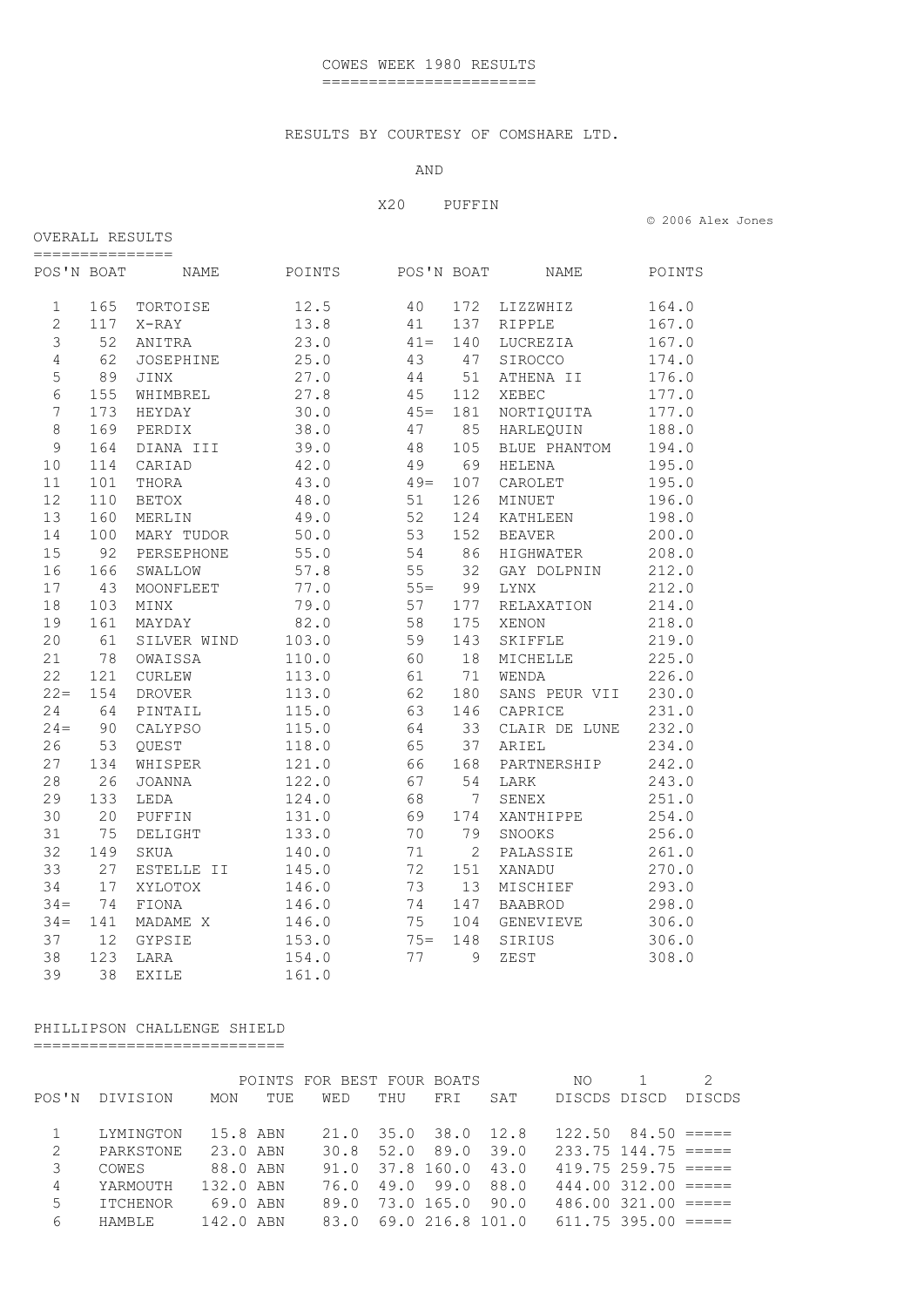|--|

| =====       |                        | ********************* |         |                  |                              |        |      |                 |           |              |            |              |            |                        |               |              |      |                  |        |
|-------------|------------------------|-----------------------|---------|------------------|------------------------------|--------|------|-----------------|-----------|--------------|------------|--------------|------------|------------------------|---------------|--------------|------|------------------|--------|
|             |                        |                       |         |                  |                              | POINTS |      |                 | RACES     |              | $^\star$   |              |            | POINTS TOTALS          |               |              |      |                  |        |
|             | PROVISIONAL OR FINAL F |                       | F.      | $\star$          | F                            | F      | F    | F               | F         | F            | $\star$    | P            | NO.        |                        | $\mathcal{L}$ | POSITION     |      |                  |        |
|             |                        | SA.                   | SU      | $\star$          | MO.                          | TU     | WF.  | TH.             | <b>FR</b> | SA           | $\star$    | SU           | $DTS-$     | $DTS-$                 | $DTS-$        | <b>LIST</b>  |      |                  |        |
|             |                        | $\mathcal{P}$         |         | $\overline{3}$ * | $\overline{4}$               | .5     | 6    |                 | 8         | 9            | $\star$    | 10           | CARDS CARD |                        | CARDS         |              |      |                  |        |
| <b>BOAT</b> | NAME.                  |                       |         | $\star$          |                              |        |      |                 |           |              | $\star$    |              |            |                        |               | POS'N BOAT   |      | NAME             | POINTS |
|             | 2 PALASSIE             | AB.                   |         |                  | $6 * == AB == 64 NF 48 * ==$ |        |      |                 |           |              |            |              |            | $338.0261.0 == ==$     |               | $\mathbf{1}$ | 117  | X-RAY            | 13.8   |
|             | 17 XYLOTOX             | AB                    | 14      | $\star$          | 24 AB 24 60 NF 38 $\star$ 20 |        |      |                 |           |              |            |              |            | $218.0$ 146.0 =====    |               | 2            | 164  | DIANA III        | 39.0   |
|             | 20 PUFFIN              | AB                    | 30      |                  | * 25 AB 45 37 RE 24          |        |      |                 |           |              |            | * 18         |            | $203.0$ 131.0 $====$   |               | 3.           | 90   | CALYPSO          | 115.0  |
|             | 32 GAY DOLPNIN         | AB                    | -41     |                  | 44 AB 57 54 RE 57 $\star$ == |        |      |                 |           |              |            |              |            | $284.0$ $212.0$ =====  |               | 4            | 2.0  | PUFFIN           | 131.0  |
|             | 79 SNOOKS              |                       | $AB ==$ | $\star$          | $==$ $AB$                    |        | - 54 | 67              |           | $== 58 * ==$ |            |              |            | $333.0$ $256.0$ =====  |               | 5.           | 17   | XYLOTOX          | 146.0  |
|             | 90 CALYPSO             |                       | $AB ==$ | $\star$          | 26 AB 48                     |        |      | 11 DQ 30 $* ==$ |           |              |            |              |            | $195.0$ 115.0 $====$   |               | 6            | 112. | <b>XEBEC</b>     | 177.0  |
|             | 104 GENEVIEVE          | AB                    |         |                  | $==$ AB $==$ ND $==$ $==$    |        |      |                 |           |              |            | $\star$ ==   |            | $383.0$ $306.0$ $====$ |               | $6 =$        | 181  | NORTIOUITA       | 177.0  |
|             | 112 XEBEC              |                       | AB 35   | $\star$          | RE AB 50 59 NF 15 *          |        |      |                 |           |              |            | $=$          |            | $249.0$ 177.0 $====$   |               | 8            | 32   | GAY DOLPNIN      | 212.0  |
|             | $117$ X-RAY            | AB                    | 8       |                  | ND AB                        |        |      |                 | 3         |              | $^{\star}$ |              | 66.8       |                        | $13.8$ =====  | 9            | 175  | XENON            | 218.0  |
|             | 146 CAPRICE            |                       | AB RE   | $\star$          | RE AB RE 58                  |        |      |                 | NF        | $.56*$       |            | $=$          |            | $303.0231.0 == ==$     |               | 10           | 180  | SANS PEUR VII    | 230.0  |
|             | 147 BAABROD            | AB 24                 |         | $\star$          | $==$ AB $==$                 |        |      | ΝF              |           | RE DO *      |            | -9           |            | $375.0298.0 == ==$     |               | 11           | 146  | CAPRICE          | 231.0  |
|             | 164 DIANA III          | AB.                   | $16*$   |                  | 13 AB 19 10 13               |        |      |                 |           | 3            | $\star$    | 4            | 58.0       |                        | $39.0$ =====  | 12           | 168  | PARTNERSHIP      | 242.0  |
|             | 168 PARTNERSHIP        |                       | $AB ==$ |                  | $==$ AB $==$ 16 RE $==$      |        |      |                 |           |              |            | $\star$ $==$ |            | $319.0242.0 == ==$     |               | 13           | 174  | XANTHIPPE        | 254.0  |
|             | 174 XANTHIPPE          |                       | $AB ==$ |                  | $==$ AB $==$ 51 NF           |        |      |                 |           | -54          |            | $* 19$       |            | $331.0254.0 == ==$     |               | 14           | 79   | SNOOKS           | 256.0  |
|             | 175 XENON              | AR                    | -27     | $\star$          | 42 AB                        |        | ND.  | -62             | NF        | $50 * 14$    |            |              |            | $290.0218.0 == ==$     |               | 1.5          | 2    | PALASSIE         | 261.0  |
|             | 180 SANS PEUR VII      |                       | AB RE   |                  | $==$ AB 58                   |        |      | 49              |           | RE 51 * 17   |            |              |            | $307.0230.0 == ==$     |               | 16           | 147  | <b>BAABROD</b>   | 298.0  |
|             | 181 NORTIOUITA         |                       | AR RE   |                  | $* == AR RR 23$              |        |      |                 | NF        | 18           |            | $*10$        |            | $254.0$ 177.0 $====$   |               | 17           | 104  | <b>GENEVIEVE</b> | 306.0  |
|             |                        |                       |         |                  | *********************        |        |      |                 |           |              |            |              |            |                        |               |              |      |                  |        |

| <b>HAMBLE</b>                  |               |                |         |                            |         |               |                           |        |           |         |              |        |               |                        |            |     |                       |        |
|--------------------------------|---------------|----------------|---------|----------------------------|---------|---------------|---------------------------|--------|-----------|---------|--------------|--------|---------------|------------------------|------------|-----|-----------------------|--------|
| ======                         |               |                |         | *********************      |         |               |                           |        |           |         |              |        |               |                        |            |     |                       |        |
|                                |               |                | $\star$ |                            | POINTS  |               |                           | RACES  |           | $\star$ |              |        | POINTS TOTALS |                        |            |     |                       |        |
| PROVISIONAL OR FINAL F         |               | F              | $\star$ |                            |         | F             |                           | F      | F         | $\star$ | P            | NO     |               | 2                      | POSITION   |     |                       |        |
|                                |               | $SA$ $SIJ$ $*$ |         | MO                         |         |               |                           | FR     | SA.       | $\star$ | SU           | $DIS-$ | $DTS-$        | $DTS-$                 | LIST       |     |                       |        |
|                                | $\mathcal{P}$ | $\mathcal{R}$  | $\star$ | 4                          | 5       | 6             |                           | 8      | 9.        | $\star$ | 10           | CARDS  | CARD          | CARDS                  |            |     |                       |        |
| BOAT<br>NAME                   |               |                | $\star$ |                            |         |               |                           |        |           | $\star$ |              |        |               |                        | POS'N BOAT |     | NAME                  | POINTS |
| 13 MISCHIEF                    |               | $AR ==$        |         | $* == AB == == NF ND * 21$ |         |               |                           |        |           |         |              |        |               | $370.0$ 293.0 $====$   |            | 166 | SWALLOW               | 57.8   |
| 26 JOANNA                      | AB            |                | $\star$ |                            | 16 AB   | -27           |                           | $RF =$ |           |         | $=$          |        |               | $199.0$ $122.0$ =====  | 2          | 2.6 | JOANNA                | 122.0  |
| 33 CLATR<br>DE.<br><b>LUNE</b> | AB            | -40            | $\star$ | $==$                       |         |               | AB 51 56 NF 53 $\star$ == |        |           |         |              |        |               | $309.0232.0 == ==$     | 3          | 172 | <b>T.T Z Z WH T Z</b> | 164.0  |
| 37 ARIEL                       |               | AB 28          | $\star$ | 35 AB 53 NF                |         |               |                           | RE     | $DO * ==$ |         |              |        |               | $309.0234.0 == ==$     | 4          | 51  | ATHENA II             | 176.0  |
| 51 ATHENA II                   | AB            | 22             | $\star$ | RF.                        | AB      | -37           | -61                       | RE.    | $2.5 * =$ |         |              |        |               | $248.0$ 176.0 $====$   | 5.         | 124 | KATHLEEN              | 198.0  |
| 54 LARK                        | $AB ==$       |                | $\star$ | $==$                       | AB      | RE.           | RF.                       | NF     | 32        |         | $\star$ $==$ |        |               | $320.0$ $243.0$ $====$ | 6          | 152 | <b>BEAVER</b>         | 200.0  |
| 71 WENDA                       | AB.           | 1 N            | $\star$ | $==$                       | AR      | -47           | 65                        | RE.    | 42        |         | $\star$ $==$ |        |               | $303.0226.0 == ==$     |            | 177 | RELAXATION            | 214.0  |
| 124 KATHLEEN                   |               | AB 39          | $\star$ | 38                         | AB 55   |               | 50                        | RE     | 55        |         | $\star$ $=$  |        |               | $270.0$ 198.0 =====    | 8          | 143 | <b>SKTFFLE</b>        | 219.0  |
| 143 SKIFFLE                    |               | $AB ==$        | $\star$ | $==$                       | AB      | 25            | 40                        | $==$   | $=$       |         | $\star$ ==   |        |               | $296.0219.0 == ==$     | 9          | 71  | WENDA                 | 226.0  |
| 152 BEAVER                     | AB            |                |         | $==$                       | AB      | RE.           | 19                        | RE.    | 45        | $\star$ | $=$          | 277.0  |               | $200.0$ =====          | 10         | 33  | CLAIR DE<br>T.UNE     | 232.0  |
| 166 SWALLOW                    | AB            |                | $\star$ | DO.                        | AB      | $\mathcal{D}$ | 43                        |        | 9         | $\star$ | 3            | 116.8  |               | $57.8$ =====           | 11         | 37  | ARTEL                 | 234.0  |
| 172 LIZZWHIZ                   | AB.           | -38            |         | RE                         | AB      | 26            | 13                        | ΝF     | $DO *$    |         | 2            | 238.0  |               | $164.0 == ==$          | 12.        | 54  | LARK                  | 243.0  |
| <b>RELAXATION</b><br>177       | AB            | 28             | $\star$ | $==$                       | $AR ==$ |               | 30 NF                     |        | 35 *      |         |              |        |               | $291.0$ $214.0$ $====$ | 13         | 13  | MISCHIEF              | 293.0  |
|                                |               |                |         | *********************      |         |               |                           |        |           |         |              |        |               |                        |            |     |                       |        |

**ITCHENOR** 

|                             |                                      | *********************                      |                                                  |                               |        |
|-----------------------------|--------------------------------------|--------------------------------------------|--------------------------------------------------|-------------------------------|--------|
|                             | POINTS<br>$\star$                    | RACES<br>$\star$                           | POINTS TOTALS                                    |                               |        |
| PROVISIONAL OR FINAL F<br>F | F<br>$\star$<br>F<br>F               | F<br>F<br>F<br>P<br>$\star$                | 2<br>NO.                                         | POSITION                      |        |
|                             | $SA$ $SU$ $*$ $MO$<br>TU<br>WF.      | SU<br>SA<br>$\star$<br>TН<br>FR            | $DTS-$<br>$DTS-$<br>$DTS-$                       | LIST                          |        |
| 2 <sup>3</sup>              | $\star$<br>$\overline{4}$<br>.5<br>6 | 8<br>$9 * 10$                              | CARDS CARD<br>CARDS                              |                               |        |
| BOAT<br>NAME                | $\star$                              | $\star$                                    |                                                  | POS'N BOAT<br>NAME.           | POINTS |
| 47 SIROCCO                  |                                      |                                            | AB 32 * RE AB 41 28 RE 52 * == 246.0 174.0 ===== | 101<br>$\mathbf{1}$<br>THORA  | 43.0   |
| 78 OWAISSA<br>AB 20         | $\star$                              | 22 AB 43 31 RE 14 $* ==$                   | $182.0$ 110.0 =====                              | 103<br>2<br>MINX              | 79.0   |
| 86 HIGHWATER                |                                      | AB DO * 43 AB 40 53 NF == * ==             | $285.0208.0 == ==$                               | 3<br>78<br>OWAISSA            | 110.0  |
| 99 LYNX                     |                                      | AB 18 $*$ NS AB 52 39 RE 49 $* ==$         | $289.0212.0 == ==$                               | 4<br>121<br>CURLEW            | 113.0  |
| 101 THORA                   |                                      | AB 15 * 21 AB 11 5 6 DO * ==               | 117.0<br>$43.0$ =====                            | 154<br><b>DROVER</b><br>$4 =$ | 113.0  |
| 103 MINX                    |                                      | AB == $*$ 20 AB 17 27 15 43 $*$ ==         | 122.0<br>79.0 =====                              | 6<br>134<br>WHISPER           | 121.0  |
| 105 BLUE PHANTOM            |                                      | AB 19 $*$ 33 AB 32 52 DO == $*$ ==         | $274.0$ 194.0 $====$                             | 149<br>SKUA                   | 140.0  |
| 121 CURLEW                  |                                      | AB == $*$ 19 AB 33 33 NF 28 $*$ ==         | $185.0$ $113.0$ $==$ $==$                        | 8<br>141<br>MADAME X          | 146.0  |
| 134 WHISPER                 |                                      | AB 21 $\star$ 37 AB 29 26 RE 29 $\star$ == | $193.0$ $121.0$ $==$                             | 9<br>47<br>SIROCCO            | 174.0  |
| 141 MADAMEX<br>$AB == *$    |                                      | 9 AB 42 55 NF 40 $* ==$                    | $218.0$ 146.0 =====                              | 105<br>10<br>BLUE PHANTOM     | 194.0  |
| 149 SKUA<br>AB 26           | $\star$                              | 36 AB 35 36 NF 33 $* ==$                   | $212.0$ 140.0 $====$                             | 11<br>86<br>HIGHWATER         | 208.0  |
| 151 XANADU<br>$AB ==$       | $AB ==$<br>$==$                      | RENF 46 $* ==$                             | $347.0270.0 == ==$                               | 12<br>LYNX<br>99              | 212.0  |
| 154 DROVER<br>AB            | $7 *$                                | 41 AB 38 15 RE 19 $* ==$                   | $185.0$ 113.0 $====$                             | 1.3<br>151<br>XANADU          | 270.0  |
|                             |                                      | *********************                      |                                                  |                               |        |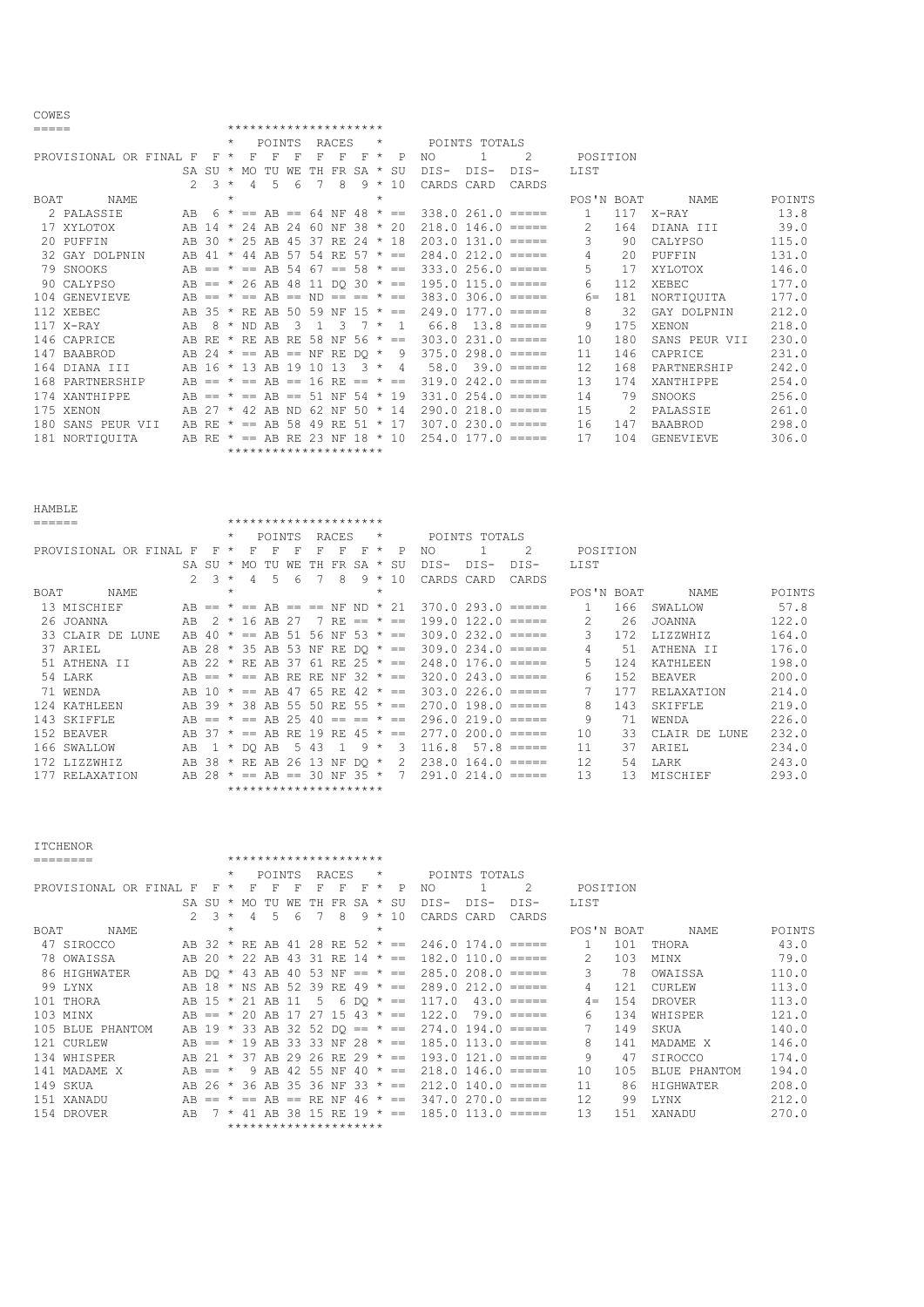#### LYMINGTON

| ᆜᆣᄓᆠᆦᇅᇦᆂᅛᄓ           |                    |         |      |                       |         |                                                                                                                                                                                                                                                                                                                                                                                                                                                                                        |                |                |        |               |                                                           |            |     |                 |        |
|----------------------|--------------------|---------|------|-----------------------|---------|----------------------------------------------------------------------------------------------------------------------------------------------------------------------------------------------------------------------------------------------------------------------------------------------------------------------------------------------------------------------------------------------------------------------------------------------------------------------------------------|----------------|----------------|--------|---------------|-----------------------------------------------------------|------------|-----|-----------------|--------|
|                      |                    |         |      | ********************* |         |                                                                                                                                                                                                                                                                                                                                                                                                                                                                                        |                |                |        |               |                                                           |            |     |                 |        |
|                      |                    | $\star$ |      | <b>POINTS</b>         |         | RACES                                                                                                                                                                                                                                                                                                                                                                                                                                                                                  |                | $\star$        |        | POINTS TOTALS |                                                           |            |     |                 |        |
| PROVISIONAL OR FINAL | F<br>F             | $\star$ |      |                       |         | F                                                                                                                                                                                                                                                                                                                                                                                                                                                                                      | F              | $\star$<br>P   | NO.    |               | 2                                                         | POSITION   |     |                 |        |
|                      | SU<br>SA           | $\star$ | MO.  | WF.                   |         | FR                                                                                                                                                                                                                                                                                                                                                                                                                                                                                     | SA             | SU<br>$\star$  | $DIS-$ | $DIS-$        | DIS-                                                      | LIST       |     |                 |        |
|                      | $\mathcal{P}$<br>3 | $\star$ | 4    | 5                     | 6       | 8                                                                                                                                                                                                                                                                                                                                                                                                                                                                                      | 9              | 10<br>$\star$  | CARDS  | CARD          | CARDS                                                     |            |     |                 |        |
| <b>BOAT</b><br>NAME  |                    | $\star$ |      |                       |         |                                                                                                                                                                                                                                                                                                                                                                                                                                                                                        |                | $\star$        |        |               |                                                           | POS'N BOAT |     | <b>NAME</b>     | POINTS |
| 7 SENEX              | AB ND              |         | $==$ | $AB ==$               |         | ND RE                                                                                                                                                                                                                                                                                                                                                                                                                                                                                  | -27            | $\star$ ==     |        |               | $328.0$ $251.0$ $====$                                    |            | 165 | TORTOISE        | 12.5   |
| 9 ZEST               | AB<br>$==$         |         | $==$ | AB<br>$=$             |         | $\begin{array}{cccccccccccccc} \multicolumn{2}{c}{} & \multicolumn{2}{c}{} & \multicolumn{2}{c}{} & \multicolumn{2}{c}{} & \multicolumn{2}{c}{} & \multicolumn{2}{c}{} & \multicolumn{2}{c}{} & \multicolumn{2}{c}{} & \multicolumn{2}{c}{} & \multicolumn{2}{c}{} & \multicolumn{2}{c}{} & \multicolumn{2}{c}{} & \multicolumn{2}{c}{} & \multicolumn{2}{c}{} & \multicolumn{2}{c}{} & \multicolumn{2}{c}{} & \multicolumn{2}{c}{} & \multicolumn{2}{c}{} & \multicolumn{2}{c}{} & \$ |                | $\star$<br>$=$ |        |               | $385.0$ $308.0$ $====$                                    | 2          | 52  | ANITRA          | 23.0   |
| 18 MTCHELLE          | AB.<br>RE.         |         | 31.  | AB<br>$=$             | RE.     | RF.                                                                                                                                                                                                                                                                                                                                                                                                                                                                                    | -47            | -16<br>$\star$ |        |               | $302.0225.0 == ==$                                        | 3          | 62  | JOSEPHINE       | 25.0   |
| 27 ESTELLE<br>TT     | 25<br>AB           | $\star$ | 40   | AB<br>36              | 47      | RF.                                                                                                                                                                                                                                                                                                                                                                                                                                                                                    | 22             | $\star$<br>$=$ |        |               | $217.0$ 145.0 $====$                                      | 4          | 114 | CARTAD          | 42.0   |
| 52 ANITRA            | AB.<br>$==$        |         |      | AB                    | 8<br>h  | NF                                                                                                                                                                                                                                                                                                                                                                                                                                                                                     | $\overline{2}$ | $\star$<br>$=$ | 95.0   |               | $23.0 == ==$                                              | 5.         | 160 | MERLIN          | 49.0   |
| 53 OUEST             | AB.                | $\star$ | 34   | AB<br>30              | 48      | ΝF                                                                                                                                                                                                                                                                                                                                                                                                                                                                                     | 6 *            | $=$            |        |               | $190.0$ 118.0 $====$                                      | 6          | 92  | PERSEPHONE      | 55.0   |
| 62 JOSEPHINE         | AB.<br>$==$        | $\star$ | 5 AB | 4                     | 4       | RE                                                                                                                                                                                                                                                                                                                                                                                                                                                                                     | 12.            | $\star$ ==     | 97.0   |               | $25.0$ =====                                              |            | 161 | MAYDAY          | 82.0   |
| 92 PERSEPHONE        | AB                 | $\star$ | -11  | AB<br>16              | 14      | 14                                                                                                                                                                                                                                                                                                                                                                                                                                                                                     | 2.1            | $\star$<br>$=$ | 76.0   |               | $55.0$ =====                                              | 8          | 53  | OUEST           | 118.0  |
| 114 CARIAD           | AB ND              | $\star$ | 18   | 18<br>AB              | -34     | 2                                                                                                                                                                                                                                                                                                                                                                                                                                                                                      |                | $\star$ ==     | 76.0   |               | $42.0$ =====                                              | 9          | 27  | ESTELLE II      | 145.0  |
| 148 SIRIUS           | AB                 | $\star$ | $==$ | AB<br>$==$            | NF      | $=$                                                                                                                                                                                                                                                                                                                                                                                                                                                                                    |                | $\star$<br>$=$ | 383.0  |               | $306.0$ =====                                             | 10         | 18  | <b>MTCHELLE</b> | 225.0  |
| 160 MERLIN           | 34<br>AB.          | $\star$ | 6 AB |                       | 24<br>9 | 10                                                                                                                                                                                                                                                                                                                                                                                                                                                                                     | 31             | $* 13$         | 80.0   |               | $49.0$ =====                                              | 11         |     | SENEX           | 251.0  |
| 161 MAYDAY           | AB<br>$==$         |         | 4 AB | 15                    |         | 46 DO 17                                                                                                                                                                                                                                                                                                                                                                                                                                                                               |                | $\star$<br>$=$ | 162.0  | 82.0          | $\qquad \qquad \equiv \equiv \equiv \equiv \equiv \equiv$ | 12.        | 148 | SIRIUS          | 306.0  |
| 165 TORTOISE         | AB<br>$==$         |         |      | AB                    | q       |                                                                                                                                                                                                                                                                                                                                                                                                                                                                                        |                | $\star$<br>$=$ | 24.5   |               | $12.5 == ==$                                              | 1.3        | 9   | ZEST            | 308.0  |
|                      |                    |         |      | ********************* |         |                                                                                                                                                                                                                                                                                                                                                                                                                                                                                        |                |                |        |               |                                                           |            |     |                 |        |

| <b>PARKSTONE</b><br>********************* |     |                |         |      |        |      |     |       |                       |            |             |            |               |                         |            |     |                |        |
|-------------------------------------------|-----|----------------|---------|------|--------|------|-----|-------|-----------------------|------------|-------------|------------|---------------|-------------------------|------------|-----|----------------|--------|
| =========                                 |     |                |         |      |        |      |     |       |                       |            |             |            |               |                         |            |     |                |        |
|                                           |     |                | $\star$ |      | POINTS |      |     | RACES |                       | $^{\star}$ |             |            | POINTS TOTALS |                         |            |     |                |        |
| PROVISIONAL OR FINAL                      | F   | F              | $\star$ | F    | F      | F    | F   | F     | F                     | $\star$    | P           | NO.        |               | 2                       | POSITION   |     |                |        |
|                                           |     | $SA$ $SIJ$ $*$ |         | MO.  | TU     | WF.  | TН  | FR    | SA.                   | $\star$    | SU          | $DIS-$     | $DTS-$        | $DTS-$                  | LIST       |     |                |        |
|                                           | 2   | 3              | $\star$ | 4    | 5      | 6    |     | 8     | 9                     | $\star$    | 10          | CARDS CARD |               | CARDS                   |            |     |                |        |
| NAME.<br><b>BOAT</b>                      |     |                | $\star$ |      |        |      |     |       |                       | $\star$    |             |            |               |                         | POS'N BOAT |     | <b>NAME</b>    | POINTS |
| 12 GYPSIE                                 | AB  | 9              |         | 29   | AB     | -23. | -42 | RE.   | 59                    | $\star$    | $= -$       |            |               | $225.0$ 153.0 $====$    |            | 89  | JINX           | 27.0   |
| 38 EXILE                                  | AB  | RF.            | $\star$ | 30   | AB     | RE.  | 44  | RF.   | 23                    | $\star$    | $=$         |            |               | $233.0$ 161.0 $====$    | 2          | 155 | WH TMBRET,     | 27.8   |
| 43 MOONFLEET                              | AB  | RF.            |         | 17   | AR     | 31   | 25  |       | 37                    | $\star$    | $=$         | 114.0      |               | $77.0$ =====            | 3          | 173 | HEYDAY         | 30.0   |
| STLVER WIND<br>61                         | AB  |                | $\star$ | 14   | AB     |      | 41  | NF    | 36                    |            | $* =$       |            |               | $175.0 103.0 == ==$     | 4          | 100 | MARY TUDOR     | 50.0   |
| 64 PINTAIL                                | AB  | 4              |         | 32   | AB     | 13   | 29  | RE.   | 41                    |            | $\star$ ==  |            |               | $187.0$ $115.0$ $== ==$ | 5          | 43  | MOONFLEET      | 77.0   |
| 74 FIONA                                  | AB  | 23             |         | 15   | AB     | 49   | 38  | NF    | 44                    | $\star$    | $=$         |            |               | $218.0$ 146.0 $====$    | 6          | 61  | SILVER WIND    | 103.0  |
| 85<br>HARLEQUIN                           | AB. | RE.            |         | 27   | AB     | 44   | 4.5 | RE.   | $=$                   | $\star$    | $=$         | 265.0      |               | $188.0$ =====           |            | 64  | PINTAIL        | 115.0  |
| 89<br>JINX                                | AB. | RF.            | $\star$ | 3    | AB     | 8    | 6   | RE.   | 10                    | $\star$    | $=$         | 99.0       |               | $27.0 == ==$            | 8          | 74  | FIONA          | 146.0  |
| 100 MARY TUDOR                            | AB  | $==$           |         | 1 O  | AB     | 14   | 21  | NF    | 5.                    | $\star$    | 12          | 122.0      |               | $50.0 = == ==$          | 9          | 12. | GYPSIE         | 153.0  |
| 107 CAROLET                               | AB  | RF.            | $\star$ | $==$ | AB     | 34   | 2.2 | NF    | RE                    |            | $\star$ ==  |            |               | $272.0$ 195.0 $====$    | 10         | 123 | LARA           | 154.0  |
| 123 LARA                                  | AB. | ND.            | $\star$ | 8    | AB     | 39   | -35 | ΝF    | $==$                  | $\star$    | $==$        |            |               | $231.0$ 154.0 $====$    | 11         | 38  | EXILE          | 161.0  |
| 126 MINUET                                | AB. | -36            | $\star$ | $==$ | AB     | 22   | -63 | RE.   | 39                    | $\star$    | -8          |            |               | $273.0$ 196.0 =====     | 12.        | 137 | RIPPLE         | 167.0  |
| 137 RIPPLE                                | AB  | 33             | $\star$ | RF.  | AR     | 46   | 57  | ΝF    | 11                    |            | $\star$ ==  | 239.0      |               | $167.0$ =====           | 13         | 85  | HARLEOUIN      | 188.0  |
| 155 WHIMBREL                              | AB  | 3              |         | 23   | AB     |      |     | 8     | 16                    |            | $\star$ $=$ | 50.8       |               | $27.8$ =====            | 14         | 107 | <b>CAROLET</b> | 195.0  |
| 173 HEYDAY                                | AB  | 12             |         | 2    | AB     |      | 32  |       |                       | $\star$    | $=$         | 62.0       |               | $30.0 == ==$            | 1.5        | 126 | <b>MTNUET</b>  | 196.0  |
|                                           |     |                |         |      |        |      |     |       | ********************* |            |             |            |               |                         |            |     |                |        |

| YARMOUTH               |         |               |                                 |        |      |            |         |          |                      |                     |                 |             |     |                 |        |
|------------------------|---------|---------------|---------------------------------|--------|------|------------|---------|----------|----------------------|---------------------|-----------------|-------------|-----|-----------------|--------|
|                        |         |               | *********************           |        |      |            |         |          |                      |                     |                 |             |     |                 |        |
|                        |         | $\star$       |                                 | POINTS |      | RACES      | $\star$ |          |                      | POINTS TOTALS       |                 |             |     |                 |        |
| PROVISIONAL OR FINAL F |         | F.<br>$\star$ | F<br>F.                         | F      | F    | F<br>F     | $\star$ | P        | NO                   |                     |                 | POSITION    |     |                 |        |
|                        |         | SA SU *       | - MO<br>TU                      | WF.    | TН   | FR SA *    |         | SU       | $DTS-$               | DTS-                | DTS-            | <b>LIST</b> |     |                 |        |
|                        |         | 3<br>$\star$  | 4<br>5                          | 6      |      | 8          |         | $9 * 10$ | CARDS CARD           |                     | CARDS           |             |     |                 |        |
| <b>NAME</b><br>BOAT    |         | $\star$       |                                 |        |      |            | $\star$ |          |                      |                     |                 | POS'N BOAT  |     | NAME.           | POINTS |
| HELENA<br>69           | AB 31   |               | $*$ 39 AB 56 66 RE 34 $*$ 15    |        |      |            |         |          | $267.0$ 195.0 =====  |                     |                 |             | 169 | PERDIX          | 38.0   |
| 75 DELIGHT             |         |               | AB 13 * 28 AB 20 18 DO RE * ==  |        |      |            |         |          | $213.0$ 133.0 $====$ |                     |                 |             | 110 | <b>BETOX</b>    | 48.0   |
| $110$ BETOX            |         |               | $AB == * 12 AB$                 |        | 7 20 | $920 * ==$ |         |          | 68.0                 |                     | $48.0$ =====    |             | 133 | LEDA            | 124.0  |
| 133 LEDA               |         |               | AB RE * RE AB 28 17             |        |      | RE 26 * 11 |         |          |                      | $196.0 124.0 == ==$ |                 |             | 75  | DELIGHT         | 133.0  |
| 140 LUCREZIA           |         |               | AB RE $* == AB == 12$ 11 ND $*$ |        |      |            |         | -6       | 244.0                | 167.0               | $=$ $=$ $=$ $=$ | 5           | 140 | <b>LUCREZIA</b> | 167.0  |
| 169 PERDIX             | $AB ==$ |               | $* == AB 21$                    |        | -2   | -8         | $\star$ | 5.       | 115.0                | 38.0                | $=$ $=$ $=$ $=$ | 6           | 69  | HELENA          | 195.0  |
|                        |         |               | *********************           |        |      |            |         |          |                      |                     |                 |             |     |                 |        |